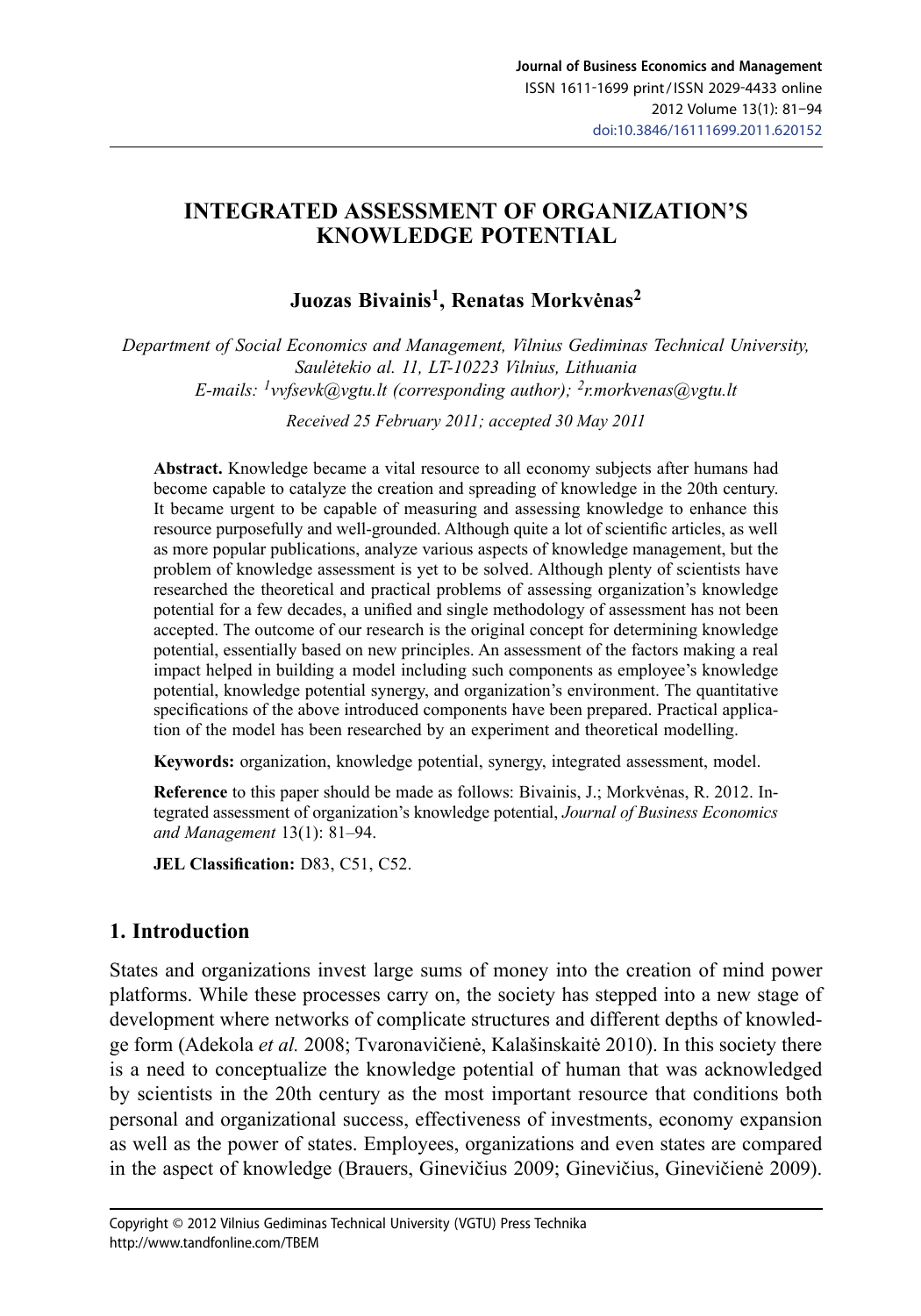It is important to stress that purposeful and well-grounded management of knowledge potential relies on knowing how to measure, assess or calculate it (Kaklauskas *et al.* 2009). Although there are quite a lot of scientific studies as well as more popular publications on various aspects of knowledge management, but professional and scientific material on organization's knowledge potential assessment is very scarce. While suitable instrumentalities' which let to assess knowledge potential of organization is not created, the managing of this resource can't be effective. This situation encouraged us to carry out a research on knowledge potential assessment by summarizing other scientists' research results on this topic and preparing a quantitative model for integrated assessing the potential of knowledge in organization.

## **2. Building a new concept model for organization's knowledge potential assessment**

The exact quantitative adaptation of models for assessment of organization's knowledge potential has not been developed. According to D. Bell (1973), A. Toffler (1980), J. Bivainis (1991), P. Drucker (1993), I. Nonaka and H. Takeuchi (1995), W. C. Kim and R. Mauborgne (1999), A. Armstrong and P. Foley (2003), N. Paliulis and J. Raudeliūnienė (2006) the need for such investigations is caused by changing social structure. The analysis of scientific papers identifies numerous works which assess the competency and knowledge of organizations and employees, as well as analyze the knowledge management and application by organizations. The following works can be considered as more distinct in the area of knowledge management: Wissepsmanagement Forum Organization's knowledge management process assessment guide (2003); assessment methods of jobs and office positions by A. Šileika *et al.* (2004); "Knowledge measurement and interviewer bias" by K. Fink (2005); "Organizational competency management" by T. Ley (2006); organization's knowledge culture creation and development model by O. Stan and K. R. Kandadi (2006); organization's knowledge assessment model by E. Jonhson (2007); and organization's knowledge management model created by The Knowledge Company, Inc. (2009). Comparison of models analyzed in Table 1 summarizes models used to assess knowledge in the organization.

After examining the results of model comparison (Table 1) it becomes clear that models analysed do not meet modern requirements and must be improved in many ways. Only two models provide the assessment result in quantitative expression, only one model is entirely orientated towards an individual, none of the models analyse synergy in the context of knowledge, and assessment factors in all models provoke doubt on the expedience of application when knowledge contents are concerned, and application of all models is complicated.

Therefore, assessing knowledge potential becomes vital in modern managing of an organization. The outcome of our multiyear research is a model (Fig. 1) essentially based on an original concept, and consisting of the following parts: 1) employee's knowledge potential assessment; 2) knowledge potential synergy assessment; 3) organization's external medium assessment.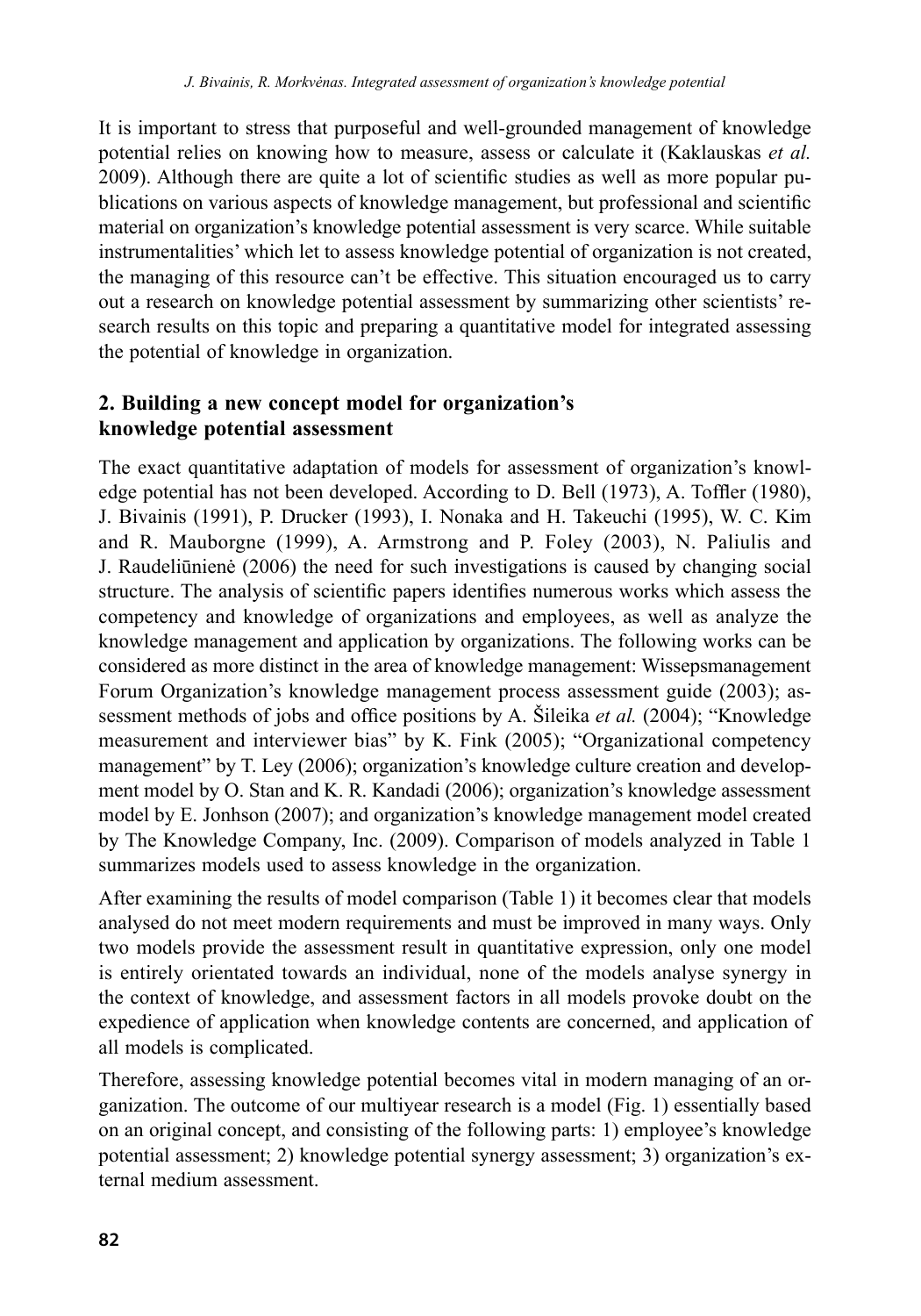|                                                      | Authors of models |               |                 |                |          |                                                                   |                |                           |
|------------------------------------------------------|-------------------|---------------|-----------------|----------------|----------|-------------------------------------------------------------------|----------------|---------------------------|
| Criteria of comparison                               | Fink              | Johnson<br>ம் | andadi<br>Stan, | Smith          |          | management<br>Wisseps-<br>$\mbox{Form}^{\mbox{\tiny \it \prime}}$ | Workitect      | Knowledg<br>ompany,<br>З. |
| Presentation of result in quantitative<br>expression | $\theta$          | 1             | $\theta$        | $\mathfrak{D}$ | 2        | 1                                                                 | $\theta$       | $\theta$                  |
| Orientation towards an individual                    |                   |               | 1               |                |          | 1                                                                 | $\mathfrak{D}$ |                           |
| Identification of knowledge synergy                  | $\theta$          | $\Omega$      | $\theta$        |                | $\Omega$ | $\Omega$                                                          | $\Omega$       | $\Omega$                  |
| Suitability of assessment factors                    |                   |               |                 |                | 1        |                                                                   |                |                           |
| Applicability                                        | 1                 |               | 1               | $\mathfrak{D}$ | $\Omega$ | 1                                                                 | 1              | 1                         |
| Versatility                                          | $\theta$          | $\theta$      | $\theta$        | $\mathfrak{D}$ | $\Omega$ |                                                                   |                |                           |
| Acceptability of expenditure                         | $\theta$          | $\theta$      |                 | $\mathfrak{D}$ | $\theta$ | $\overline{2}$                                                    |                |                           |
| Objectiveness of results                             |                   |               | 1               | $\Omega$       |          |                                                                   |                |                           |

Table 1. Comparison of the models assessing an organizations' knowledge potential

Notes: Model estimates according to criteria:  $0$  – non satisfactory;  $1$  – partly satisfactory;  $2$  – completely satisfactory



**Fig. 1.** Principle scheme of organization's knowledge potential integrated assessment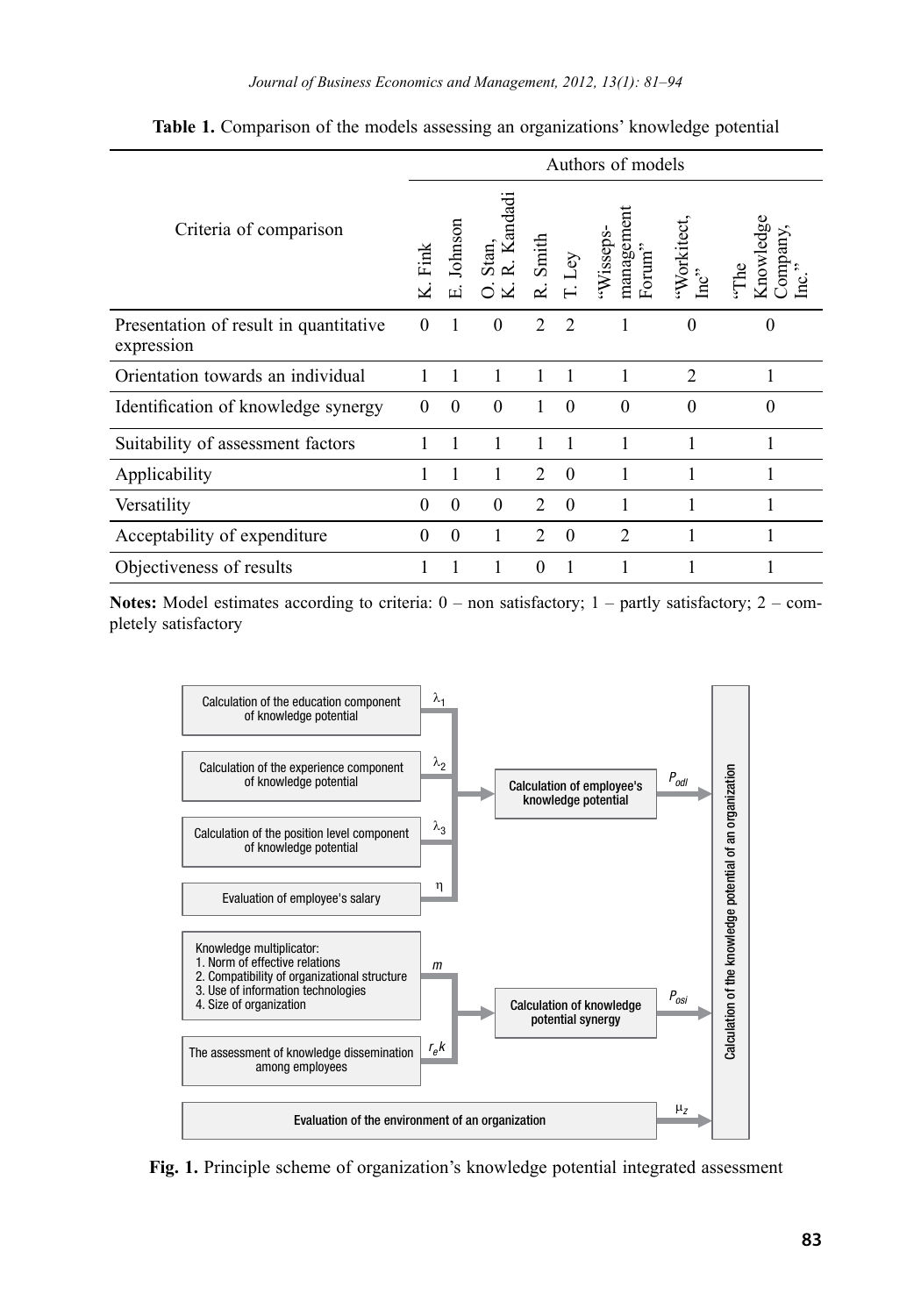Firstly, it is aimed at creating a collective medium where all employees are able to find the gaps that might be filled with their knowledge potential. Secondly, the synergy is created when employees interplay in the organization medium.

Synergy arises not only when two complementary persons with different skills cooperate. Synergy arises when different types of knowledge are combined and we call it the synergy component of knowledge potential. Thirdly, the more effective external relations the organization can maintain, the more knowledge it is able to absorb into itself and disseminate this knowledge within the organization via the internal relations.

### **3. Assessment of employee's knowledge potential**

In assessing the knowledge potential of an employee as a member of an organization, it is necessary to evaluate his actions in a certain complicated organization's internal medium, which is common to all the employees. In our opinion, the main factor that reveals an employee's knowledge potential is the complexity of the work that the employee does. The more complex is the work, the greater knowledge potential is necessary to accomplish it.

According to the International Labor Organization Geneva Scheme (1950), the complexity of the work is determined by evaluating the requirements for the specific job position, i.e., employee's education, professional experience, and level of position. They as important factors determining employee's knowledge potential are analyzed by J. Bivainis (1991), P. Drucker (1993), V. Dubinas (1995), I. Nonaka, H. Takeuchi (1995), A. Šileika *et al.* (2004), O. Stan and K. R. Kandadi (2006), Knowledge Company, Inc. (2009), World Bank (2008). All these factors are detailed using quantitative methods in our earlier investigations (Bivainis, Morkvėnas 2010).

*Assessment of education component of knowledge potential.* Employee's knowledge potential determined by the employee's level of education can be calculated as follows:

$$
V_1 = B + \sum_{c=1}^{t} (p_c - l_c) h_c \text{ [score]},
$$
 (1)

where:  $B$  – score for employee's highest acquired education;  $p_c$  – score for employee's additionally acquired education in the level  $c$ ;  $l_c$  – score for employee's acquired education that enabled him/her to acquire additional education in the level *c*;  $h_c$  – number of additionally acquired educations in the level  $c$ ;  $t$  – number of educational levels.

The basis of these calculations is the cumulative vector (Table 2), based on the score distribution according to our calculations of educational levels (Bivainis, Morkvėnas 2010). Under different conditions, the cumulative vector can be recalculated using our proposed methodology.

*Assessment of occupational experience component of knowledge potential.* Employee's knowledge potential, determined by employee's occupational experience, can be calculated as follows:

$$
V_2 = \left[ \log_{40}(1 + d_s) + \psi(\log_{40}(1 + d_b) - \log_{40}(1 + d_s) \right] 100 \text{ [score]},\tag{2}
$$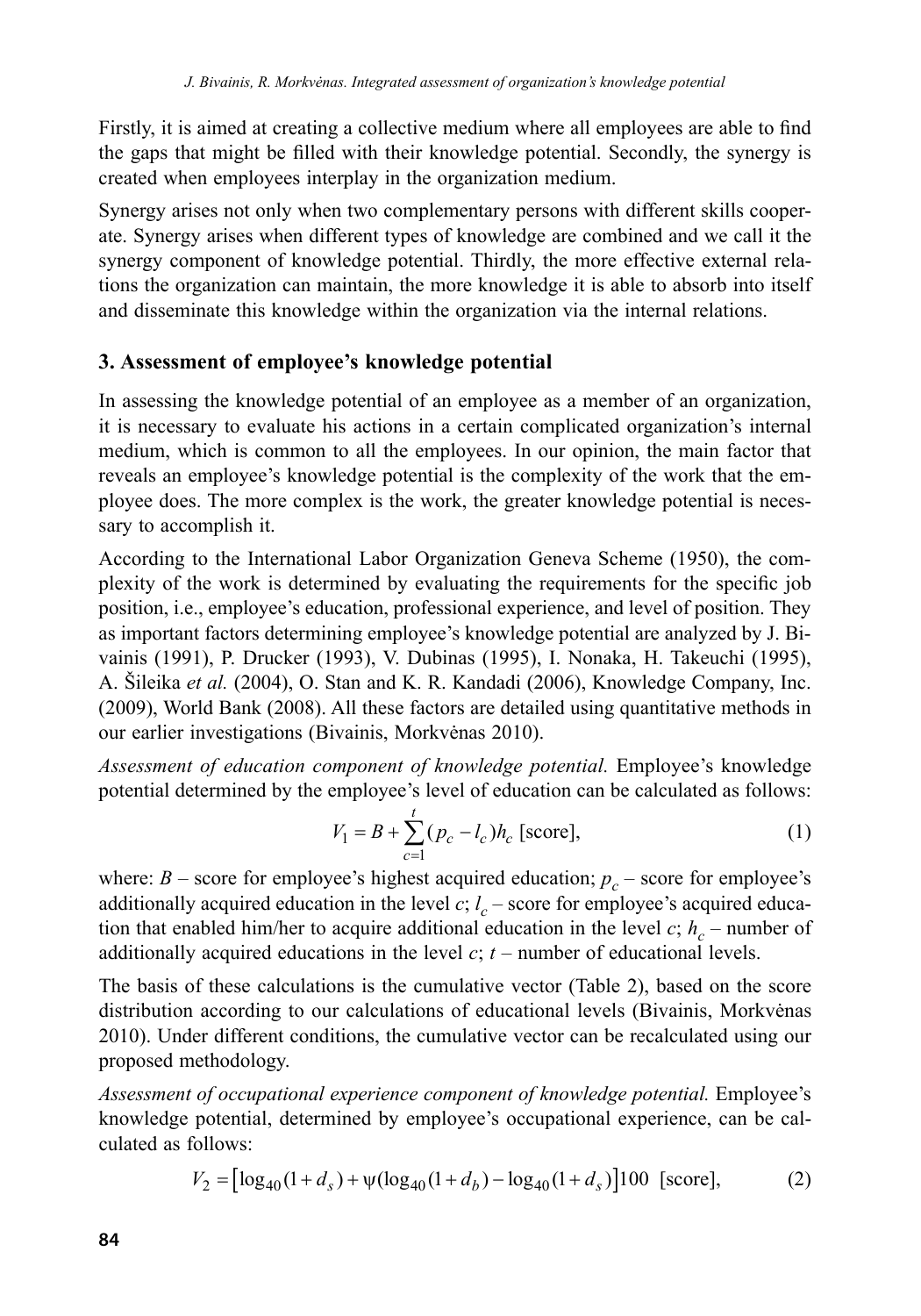where:  $d<sub>s</sub>$  – employee's work experience in the sector;  $d<sub>b</sub>$  – employee's overall work experience;  $\psi$  – relative importance of the overall work experience compared to the work experience in the sector.

*Assessment of occupation level component of knowledge potential.* Employee's knowledge potential, assessed from the employee's position level, can be determined as follows:

$$
V_3 = \sum_{a=1}^{S} \varphi_a \kappa_a \quad \text{[score]},\tag{3}
$$

where:  $\varphi_a$  – evaluation of the employee's position *a* in score;  $\kappa_a$  – quantity of hours worked in the employee's position  $a$ ;  $\sigma$  – number of positions held by employee in the organization.

*Assessment of employee's salary as indicator of the employee's ability* to use his/her acquired knowledge potential. The salary also allows to quantitatively compare the knowledge potential of employees from different organizations. In Formula 4, the employee's knowledge potential is multiplied by the employee's salary coefficient (η*<sup>i</sup>* ) (see Formula 5), and the knowledge potential  $(P_{odl})$  of all the employees of organization *l* is determined according to Formula 6.

$$
P_{di} = \eta_i \sum_{j=1}^{3} \lambda_j V_{ij},\tag{4}
$$

$$
\eta = \frac{u_0}{u_v},\tag{5}
$$

$$
P_{odl} = \sum_{i=1}^{n} \eta_i \sum_{j=1}^{3} \lambda_j V_{ij},
$$
\n(6)

where:  $\lambda_i$  – importance of factor *j*;  $V_{ii}$  – score of factor *j* considering employee *i*;  $u_v$  – average salary (brutto) in the labor market;  $u_0$  – employee's salary (brutto) in an organization; *n* – number of employees of an organization.

**Table 2.** Cumulative vector of the knowledge potential distribution according to the level of education

| Education                                             | Score    |
|-------------------------------------------------------|----------|
| 1. No education                                       | $\Omega$ |
| 2. Elementary education                               | 12.18    |
| 3. Basic education (10 grades)                        | 22.97    |
| 4. Secondary education                                | 31.30    |
| 5. Professional education                             | 36.95    |
| 6. Bachelor's degree (obtained not from a University) | 48.71    |
| 7. Bachelor's degree (obtained from a University)     | 67.7     |
| 8. Masters degree                                     | 73.51    |
| 9. Doctors's degree                                   | 100.00   |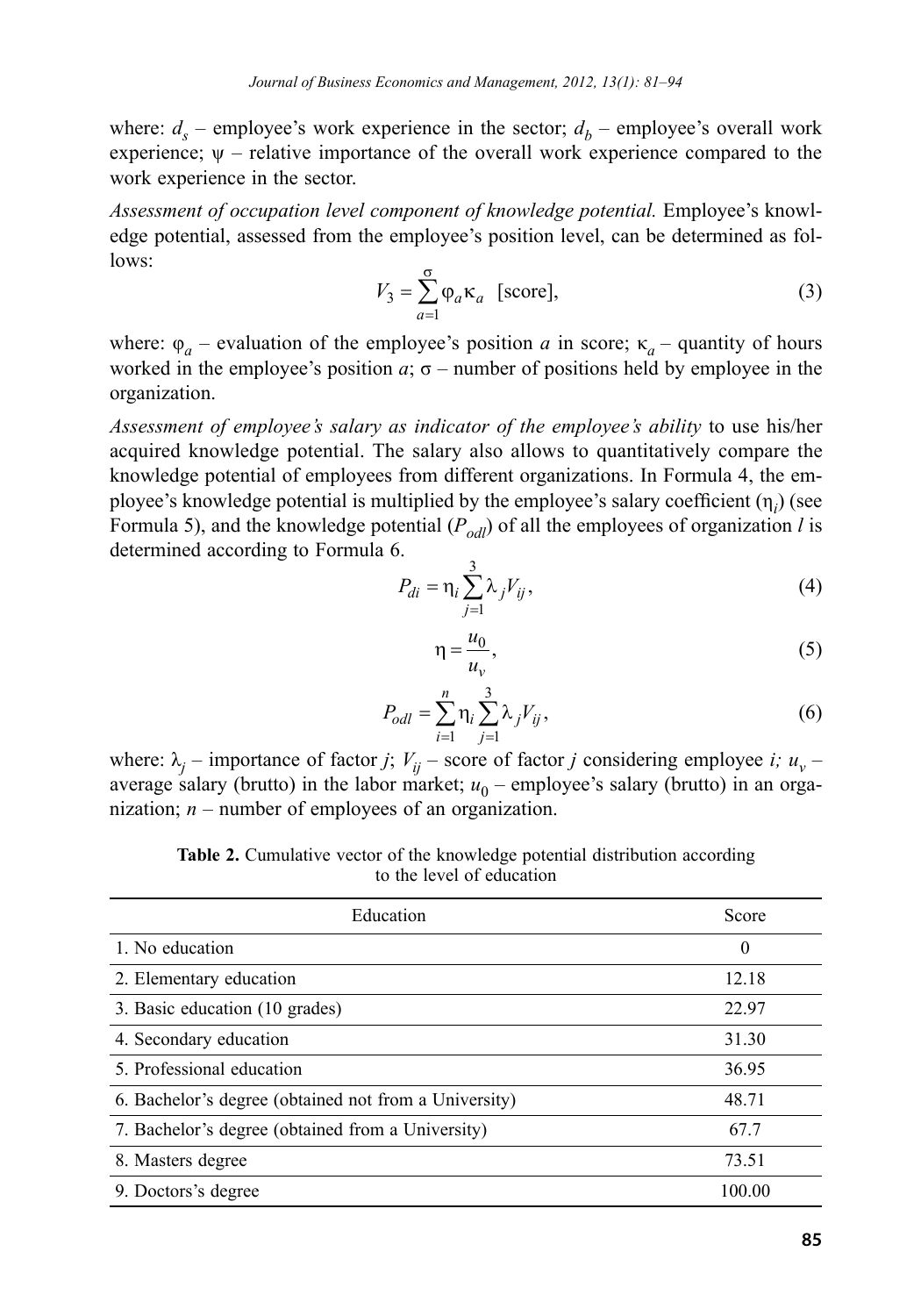In order to ascertain the importance of factors determining the knowledge potential of an employee, we conducted a research. The importance was evaluated applying the AHP (*Analytic Hierarchy Process*) (Saaty 1980). The evaluation characteristics of factors by their importance, as determined by experts, are provided in Table 3.

| Factors |      |      |          | $\mathcal{L}$ |
|---------|------|------|----------|---------------|
|         | 1.00 | 0.52 | 3.14     | 0.34113       |
|         | 2.14 | .00  | 4.29     | 0.54303       |
|         | 0.34 | 0.25 | $1.00\,$ | 0.11584       |

**Table 3.** Synthesized evaluation characteristics of factors by their importance

### **4. Assessment of knowledge potential synergy in organization**

In order to evaluate the synergy of knowledge potential of an organization, it is first necessary to determine the amount of knowledge disseminated among the employees. The determination of the amount of knowledge disseminated among the employees in the model is calculated from the average knowledge potential of an employee  $(k_n)$  per one relation:

$$
k_v = \frac{P_{odl}}{r_t},\tag{7}
$$

where:  $r<sub>t</sub>$  – maximum amount of relations among the employees within an organization. Knowing what the average knowledge potential of an employee is per one relation, the second step is to determine the number of effective relations  $(r<sub>e</sub>)$  that form among the employees of an organization. We suggested two different methodological variants for performing this step.

*Method based on theoretical norms* accepted in a theory of management. For theoretical calculations, the norm of effective relations  $r_n = 5$ . Then:

$$
r_e = \begin{cases} \frac{n(n-1)}{2}, \text{ when } n \le 6, \\ r_n \frac{n}{2} + r_a, \text{ when } n > 6, \end{cases}
$$
 (8)

where:  $r_a$  – number of random relations.

The number of random relations among employees within an organization is calculated as follows:  $r_a = \left( 1 - \frac{1}{n} \right) (n - 6).$ 

$$
r_a = \left(1 - \frac{1}{n}\right)(n - 6). \tag{9}
$$

*Method based on the detailed analysis* of an organization's management structure, which determines the existing relations between the employees within a division, as well as relations between the employees from different divisions.

Because the multiplicator law applies to knowledge, the amount of disseminated knowledge is multiplied by the knowledge multiplicator. To determine the knowledge multiplicator (*m*), the following parameters are used: 1) norm of effective relations; 2) compat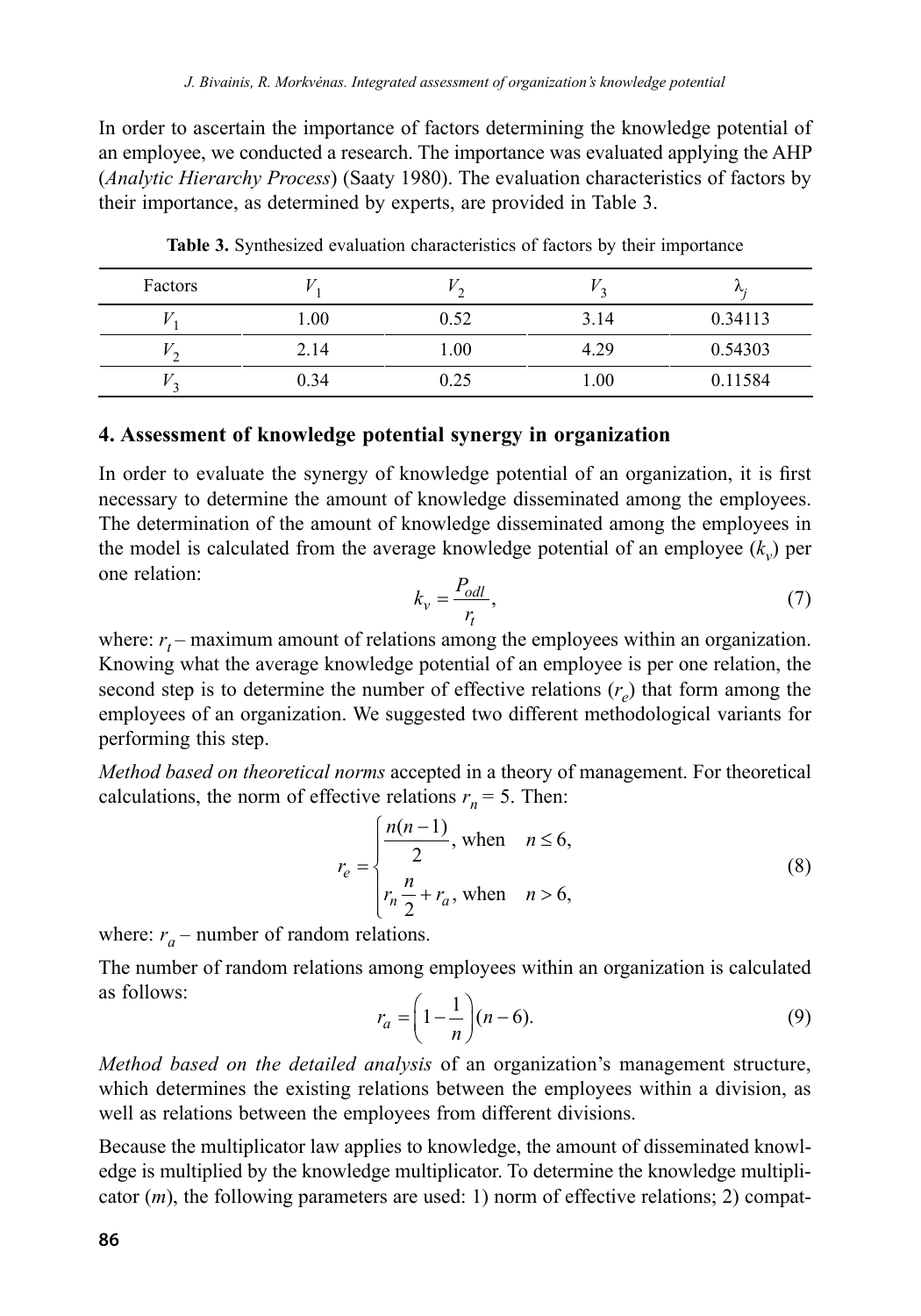ibility of organizational structure; 3) informational technology employment coefficient; 4) size of an organization.

1. First of all, it is important to note that when there is a large number of employees, knowledge is not exchanged between each of the employees. When knowledge dissemination takes place among employees, the knowledge multiplicator depends on the number of effective relations maintained per one employee. The management theory indicates that the number of relations that can be maintained effectively by an employee, is limited because upon expansion of the number of those relations part of them become ineffective. Therefore, knowledge can be multiplied as many times as is physically possible. Scientific literature indicates that an employee can effectively maintain 4 to 6 relations, and this number is considered the norm. The amount of disseminated knowledge  $(r_{e}k_{v})$  within an organization can be multiplied  $r_{n}$  times.

2. Concerted structure of an organization enables the employees to effectively receive, disseminate, and create knowledge. Whether an organization's structure is concerted or not is revealed by a very important characteristic of an organizational structure – subordination. The norm of subordination has been determined by V. A. Graičiūnas (1937) – a rational number of employees, subordinate to the manager is 4 to 6. L. F. Urwick (1943) score out that a manager cannot directly control the activities of more than 5 to 7 employees. In our opinion, there exists another characteristic, more precisely determining the compatibility of an organization, i.e., the average number of effective relations per one employee  $(r_v)$ , as the effective work of employees is no less important than that of managers. Determined norms (the model uses the results of the work of V. A. Graičiūnas (1937)) apply to both managers and employees, i.e., the norm of effective relations  $(r_n)$  is equal to 4–6 relations. The average number of effective relations per one employee is calculated by dividing the number of effective relations by *n*/2 (because 2 employees participate in one relation):

$$
r_v = r_e \cdot \frac{n}{2} = \frac{2r_e}{n}.
$$
 (10)

To evaluate the compatibility of the organizational structure, the compatibility coefficient (*m<sub>s</sub>*) of organizational structure has been calculated:

$$
m_{s} = \begin{cases} 1, & \text{when } r_{v} = r_{n}, \\ \frac{r_{n}}{r_{v}}, & \text{when } r_{v} > r_{n}, \\ \frac{r_{v}}{r_{n}}, & \text{when } r_{v} < r_{n}. \end{cases}
$$
(11)

3. Another factor stimulating the synergy of knowledge potential is the ability of the employees to apply information technologies. The coefficient  $(m_t)$  of the employees' ability to use information technologies is calculated as follows:

$$
m_t = \frac{1}{100} \beta,\tag{12}
$$

where:  $\beta$  – the percentage of the organization's employees able to use the Internet.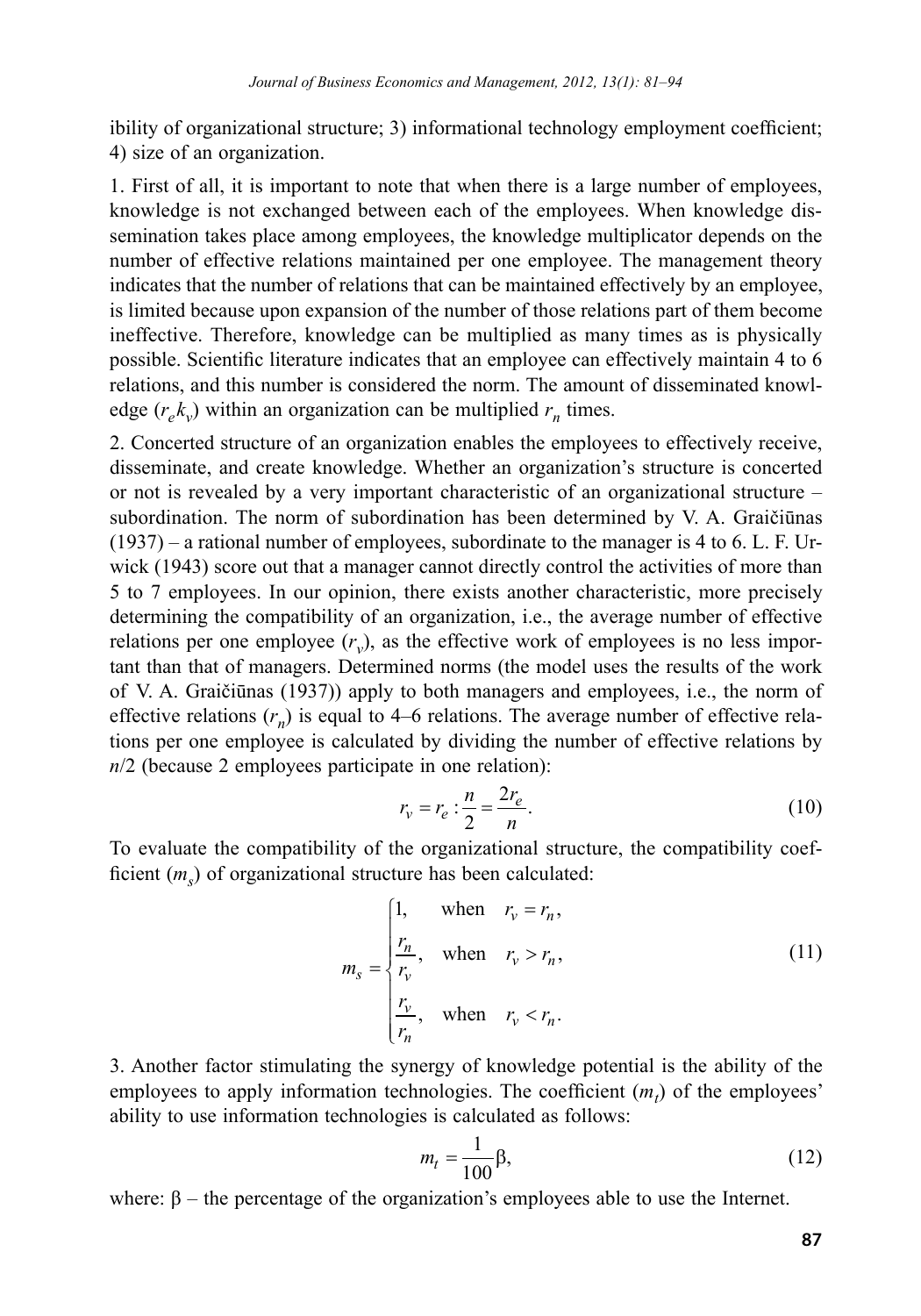4. In order to evaluate the impact of the organization's size on knowledge multiplication, logarithmic function can be applied (its application is based on our research). The base of the logarithm is the size of the organization ( $\geq$ 250 employees), according to the classification of enterprises.

Therefore, the impact of the organization's size on knowledge multiplication is evaluated by a coefficient (*mn*):

$$
m_n = \log_{250}(n). \tag{13}
$$

To sum up, the knowledge multiplicator and the synergy of the knowledge potential of the organization's employees is calculated in following way:

$$
m = r_n m_s m_t m_n, \tag{14}
$$

$$
P_{osl} = mr_e k_v,\tag{15}
$$

$$
P_{osl} = r_n m_s m_t m_n r_e k_v. \tag{16}
$$

After adding the knowledge potential of the organization *l* and the organization's knowledge potential arising from synergy, the result can be obtained as follows:

$$
P_{ol} = \sum_{i=1}^{n} \eta_i \sum_{j=1}^{3} \lambda_j V_{ij} + r_n m_s m_t m_n r_e k_v.
$$
 (17)

#### **5. Assessment of organization environment**

In assessing the organization's knowledge potential it is important to investigate the influence of the environment on the organization. The more knowledge the environment contains, the more effective external relations the organization can maintain within that environment. The more effective external relations the organization maintains, the more knowledge the organization can absorb into itself, and disseminate that knowledge via internal relations within the organization. The knowledge potential of each organization has to be corrected by a coefficient  $(\mu_z)$ , the value of which depends on the knowledge economy index of the country in which the organization operates:

$$
\mu_z = \frac{KEI_z}{KEI_v},\tag{18}
$$

where:  $KEI_z$  – knowledge economy index of country *z*;  $KEI_v$  – the average of the indices of the countries' knowledge economy.

With respect to the level of the knowledge economy of the country in which the organization operates, the knowledge potential is corrected in the following way:

$$
P_{ol} = \left(\sum_{i=1}^{n} \eta_i \sum_{j=1}^{3} \lambda_j V_{ij} + r_n m_s m_t m_n r_e k_v \right) \mu_z.
$$
 (19)

#### **6. Verification of the model for assessing organization's knowledge potential**

When carrying out theoretical simulation of knowledge potential components in organization, low, average and maximum meanings of informational technology employment and organizational structure compatibility coefficients were chosen. In order the simulation to be more simple other parameters used in model were set as constants (e.g.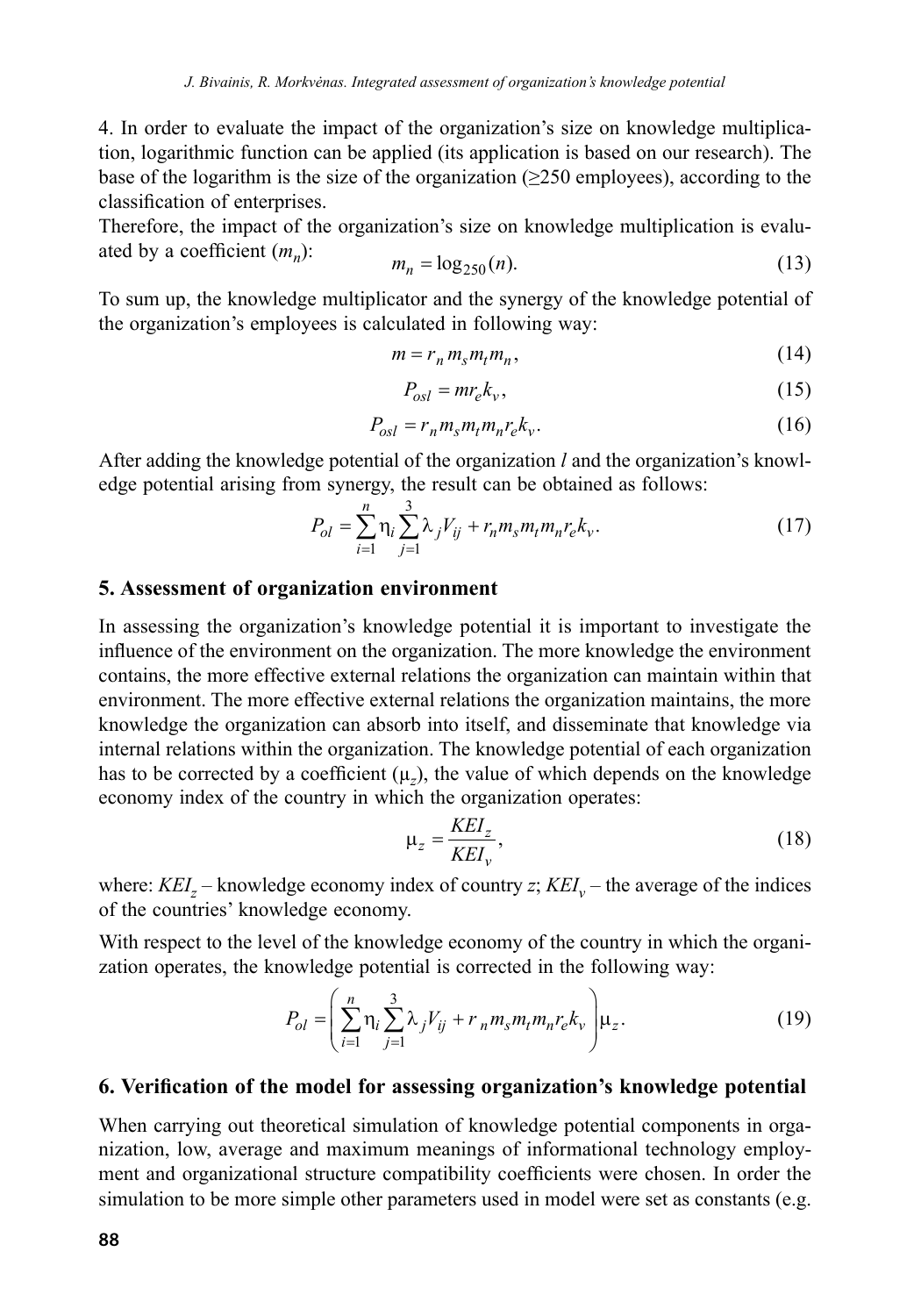knowledge potential of organization  $(P_{di})$  equals 150 score), some of them change according to the number of employees. Results of simulation are given below (Figs. 2–6).

When the number of employees in the organization or its subdivisions is rational (6 employees) and when meanings of coefficients that are used to calculate synergy are maximum, the simulated ratio of knowledge potential synergy and employees' knowledge potential equals 1.62, when the coefficients are average the ratio equals 0.79, and when the coefficients are low it equals 0.28. When the number of employees in the organization increases, knowledge potential synergy and employees' knowledge potential ratio decreases.



**Fig. 2.** Ratio between knowledge potential synergy and employees' knowledge potential, when the number of employees is changing (when  $P_{di} = 150$  score;  $\mu_z = 1$ ;  $\eta = 1$ ;  $r_n = 5$ )



**Fig. 3.** Comparison of an organization's knowledge potential and knowledge potential synergy (when  $P_{di} = 150$  score;  $\mu_z = 1$ ;  $\eta = 1$ ;  $r_n = 5$ ;  $m_t = 1$ ;  $m_s = 1$ )



**Fig. 4.** Comparison of an organization's knowledge potential and knowledge potential synergy (when  $P_{di} = 150$  score;  $\mu_z = 1$ ;  $\eta = 1$ ;  $r_n = 5$ ;  $m_t = 0.61$ ;  $m_s = 0.8$ )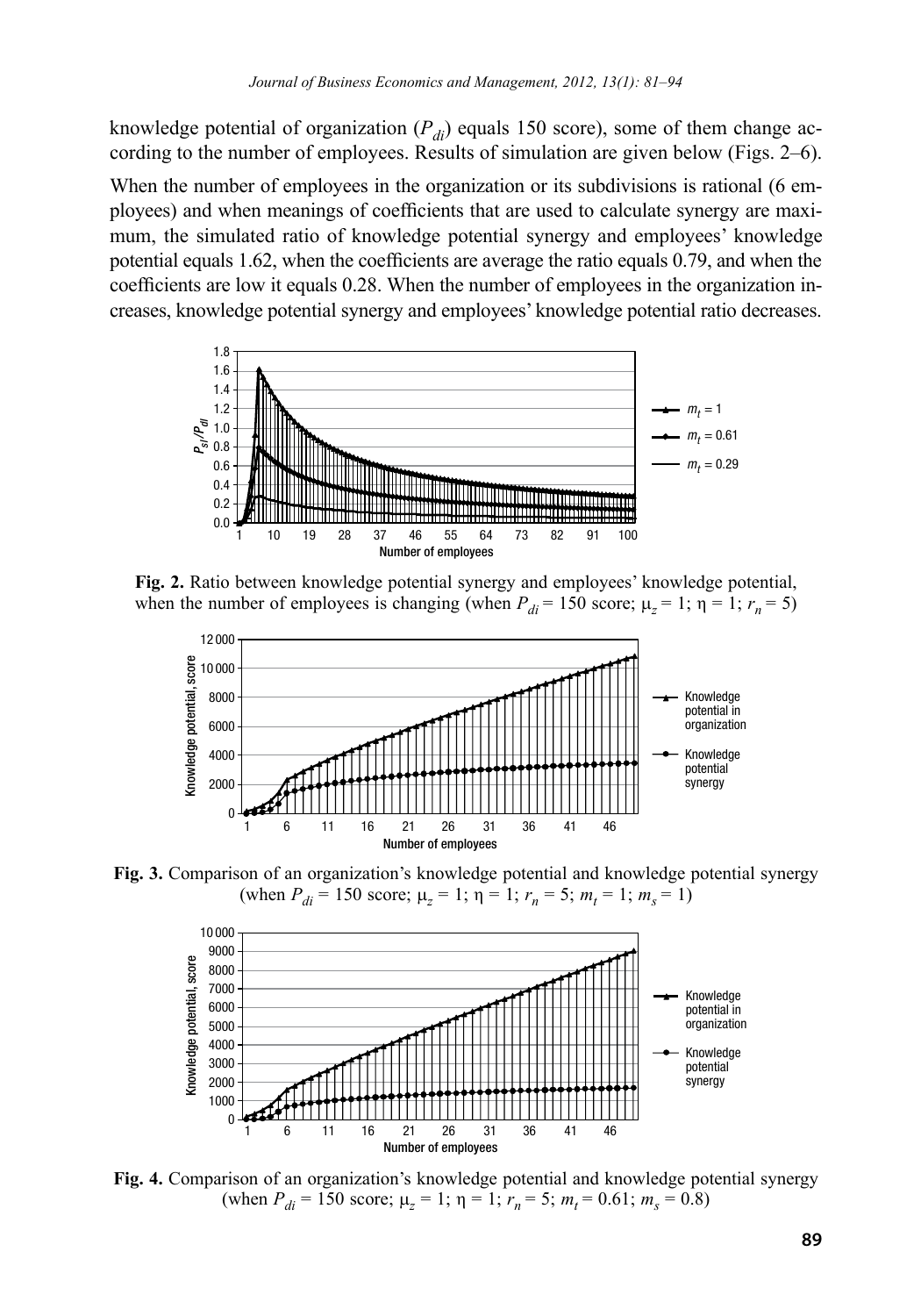

**Fig. 5.** Comparison of employees' knowledge potential and knowledge potential synergy in organization (when  $P_{di} = 150$  score;  $\mu_z = 1$ ;  $\eta = 1$ ;  $r_n = 5$ ;  $m_t = 1$ ;  $m_s = 1$ )



**Fig. 6.** Comparison of employees' knowledge potential and knowledge potential synergy in organization (when  $P_{di} = 150$  score;  $\mu_z = 1$ ;  $\eta = 1$ ;  $r_n = 5$ ;  $m_t = 0.61$ ;  $m_s = 0.8$ )

To verify the practical applicability of model of knowledge potential assessment in organization by carrying out an empirical research three different organization were chosen: 1) Department of Cultural Heritage under the Ministry of Culture of the Republic of Lithuania (further mentioned as Department); 2) wood processing company "Inkilas" (further mentioned as Wood Processing Company); 3) consulting company "VEPROC Research and Consulting, Ltd." (further mentioned as VEPROC).

After analyzing the results of research (Table 4) it was determined that knowledge potential level in VEPROC is high (total 5805 score, 387 score per employee), in the Department it is average (total 21192 score, 202 score per employee), in the Wood Processing Company it is low (total 4787 score, 84 score per employee). The results in a quantitative expression as well as transformed in a relative measure are reliable and easy to compare. In the organizations chosen for the research the knowledge potential synergy and employees' knowledge potential ratio is from 0.08 to 0.87.

This way of demonstrating research results allows one to group organizations according to their knowledge potential, compare them in different aspects, determine the need to increase knowledge potential and sources needed, and find the highest value of organizational knowledge potential and work results.

According to prepared given assessment methodic, the model is easily applied in various organizations. The usage of model is useful because: 1) by putting the model into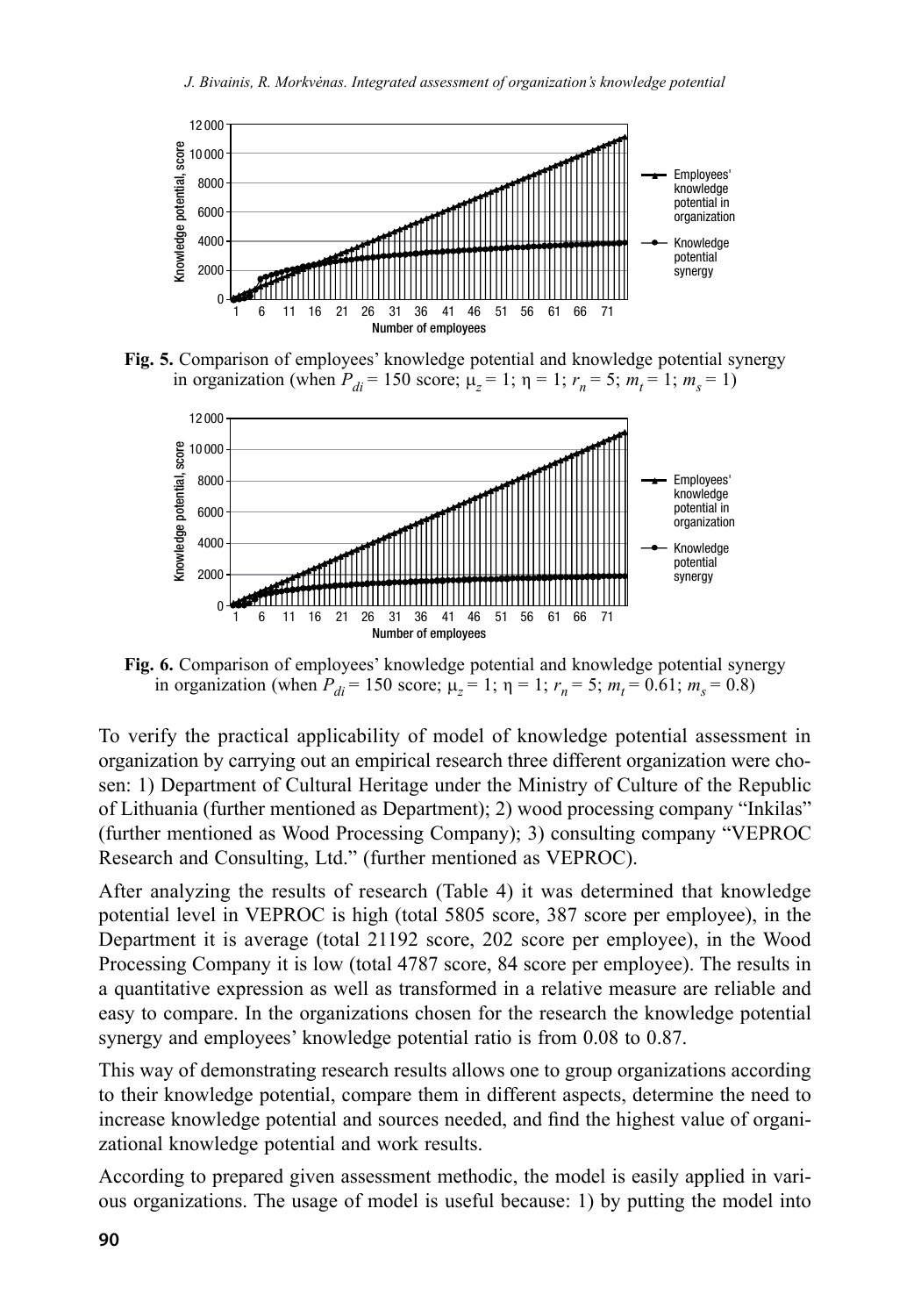practice it is possible to assess knowledge potential in organization quantitatively; to determine the level of knowledge potential and its changes in organization; to make the best decisions that stimulate the spread of knowledge potential in organization by following results of model application; 2) the model can be successively applied when carrying out various research in order to determine knowledge potential in employees and organization. This model can also be applied when carrying out complex research in order to assess knowledge potential in organization group, sector, state and organizations in different countries; 3) state's knowledge potential assessment database can be created based on this model.

| Parameter                                                                     | Department    | Wood Processing<br>Company | <b>VEPROC</b> |
|-------------------------------------------------------------------------------|---------------|----------------------------|---------------|
| Employee's knowledge potential $(P_{dl})$                                     | $12013$ score | 2969 score                 | 2077 score    |
| Synergy of knowledge potential $(P_{sl})$                                     | $2210$ score  | 244 score                  | 1819 score    |
| Number of direct relations among<br>employees in different subdivisions $(r)$ | 191           | 79                         | 26            |
| Number of effective relations in<br>subdivision $(r_n)$                       | 219           | 127                        | 15            |
| Total number of effective relations<br>among employees $(r_e)$                | 410           | 206                        | 44            |
| Average employees' knowledge<br>potential per relation $(p_{y})$              | 2.2 score     | $1.86$ score               | 19.78 score   |
| Average number of relations per<br>employee $(r_v)$                           | 7.8           | 7.2                        | 5.86          |
| Management structure compatibility<br>coefficient(m)                          | 0.461         | 0.6944                     | 0.8532        |
| Informational technology employment<br>coefficient $(m_t)$                    | 0.91          | 0.251                      | 1             |
| Organization's size coefficient $(m_n)$                                       | 0.84          | 0.73                       | 0.49          |
| Knowledge multiplicator (m)                                                   | 2.45          | 0.636                      | 2.1           |
| Environment knowledge potential level<br>coefficient $(\mu_z)$                | 1.49          | 1.49                       | 1.49          |
| Knowledge potential $(P_i)$                                                   | 21192 score   | 4787 score                 | 5805 score    |
| Knowledge potential per employee ( $P_{dv}$ )                                 | 202 score     | 84 score                   | 387 score     |

Table 4. Summary of the results of an empirical study

## **7. Conclusions**

The model to assess knowledge potential is orientated towards an individual and involves all components of knowledge: explicit, tacit and synergy. The content of model was structured using factors that till now were poorly analyzed in the context of knowledge but are very important; the factors and their connections' qualitative characteristics were reduced to quantitative expression.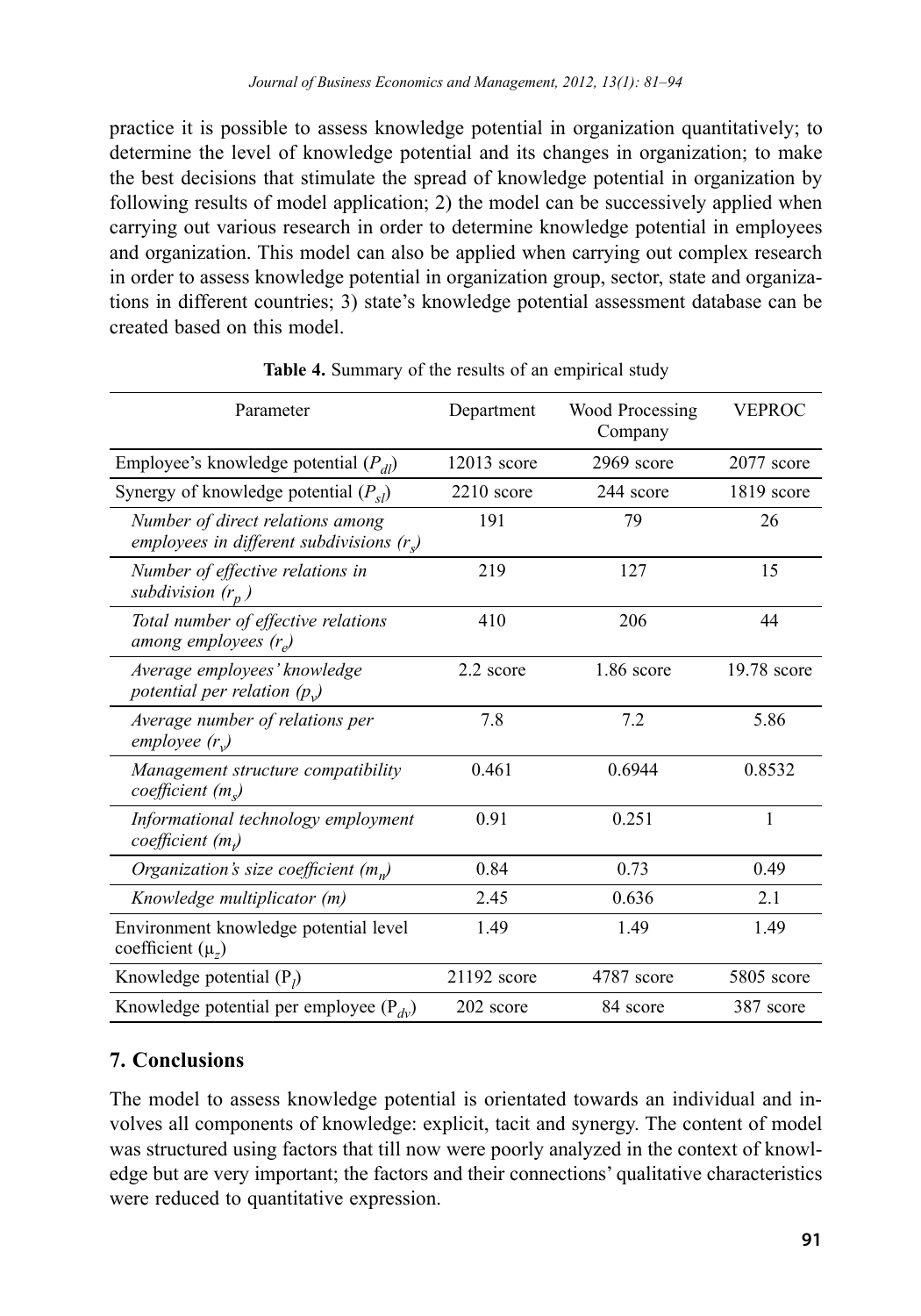Such conclusions were drawn after theoretically simulating components of knowledge potential in the organization and carrying out an empirical research applying the created model to assess knowledge potential in different organizations:

- Organization must use means to stimulate synergy, otherwise the knowledge potential synergy dies away rapidly (after simulating the ratio between employees' knowledge potential and knowledge potential synergy, it was from 0 to 1.62, in comparison with results given by empirical research – from 0.08 to 0.87). It was determined that knowledge potential synergy in organization grows slower when the number of employees grows, and the largest amount of knowledge potential synergy per employee is reached when there are 6 employees in the organization.
- Model parameters are easily applied in the organizations assessed. Organization's accounting and statistical data are enough to make the calculations. The results received after assessing the knowledge potential of organizations were transformed into a relative quantity (knowledge potential of organization per employee that shows the level of knowledge potential in organization) and are easy to compare.

Presumptions made after applying the model: to enlarge permanent organization's competitiveness by identifying unused sources of knowledge potential and by developing management of human resources; to bind salary system with employees' knowledge; to make objective decisions on employee change; to observe changes in organization's result and knowledge potential dependence; to form databases that support knowledge management decisions. The model can be easily put into practice by various organizations, and assessment results form different states can also be compared.

Applying the model in the future should be taken into account the importance of factors. In our research the importance of factors are established leading classical understanding of knowledge organization. However in the different phases of economical development the importance of factors could change and must be recounted permanently using suggested methods.

# **References**

Adekola, A.; Korsakienė, R.; Tvaronavičienė, M. 2008. Approach to innovative activities by Lithuanian companies in the current conditions of development, *Technological and Economic Development of Economy* 14(4): 595–612. [doi:10.3846/1392-8619.2008.14.595-611](http://dx.doi.org/10.3846/1392-8619.2008.14.595-611)

Armstrong, A.; Foley, P. 2003. Foundations for a learning organization: organization learning mechanisms, *The Learning Organization* 10(2): 74–103. [doi:10.1108/09696470910462085](http://dx.doi.org/10.1108/09696470910462085)

Bell, D. 1973. *The Coming of Post-industrial Society: a Venture in Social Forecasting*. New York: Basic Books.

Bivainis, J. 1991. *Informacionnye seti v stroitelstve.* Moskva. 144 s. (in Russian).

Bivainis, J.; Morkvėnas, R. 2010. Quantitative model of organization's knowledge potential assessment, in *The 6th International Scientific Conference "Business and Management 2010"*: Selected papers, vol. 2. May 13–14, 2010. Vilnius, Lithuania. Vilnius: Technika, 586–594.

Brauers, W. K. M.; Ginevičius, R. 2009. Robustness in regional development studies. The case of Lithuania, *Journal of Business Economics and Management* 10(2): 121–140. [doi:10.3846/1611-1699.2009.10.121-140](http://dx.doi.org/10.3846/1611-1699.2009.10.121-140)

Drucker, P. 1993. *Post-capitalist Society*. New York: Harper Business. 234 p.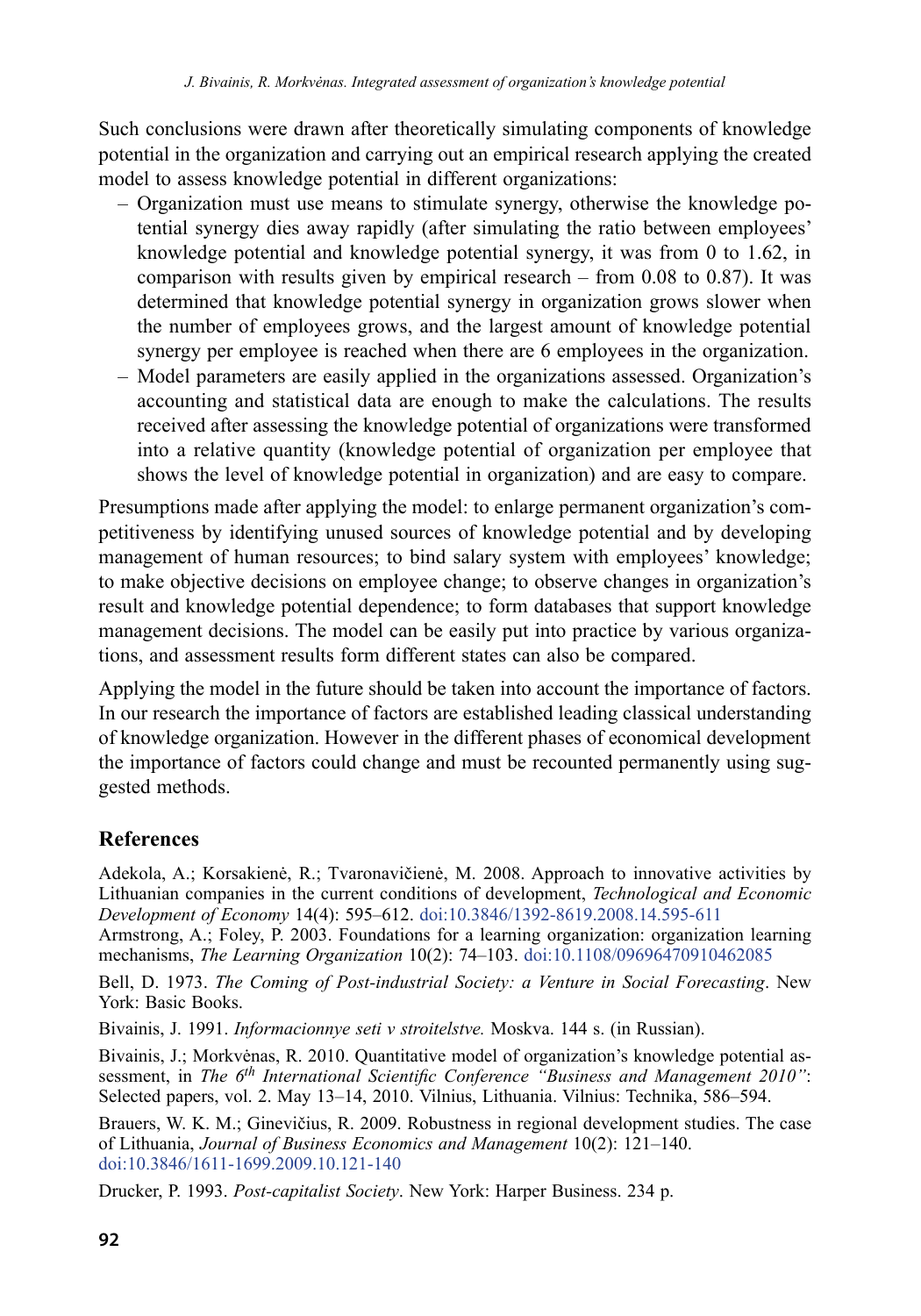Dubinas, V. 1995. *Darbo apmokėjimo organizavimas*. Lietuvos informacijos institutas, Tarptautinės ekonominės informacijos analizės skyrius. Vilnius. 72 p.

Fink, K. 2005. Knowledge measurement and interviewer bias, in *Proceedings of I-KNOW Conference*. Graz, Austria, 231–237.

Ginevičius, R.; Ginevičienė, V. 2009. The compliance of master's degree studies with the economic needs of the country, *Technological and Economic Development of Economy* 15(1): 136–153. [doi:10.3846/1392-8619.2009.15.136-153](http://dx.doi.org/10.3846/1392-8619.2009.15.136-153)

Graičiūnas, V. A. 1937. Relationship in organization, in Gulick, L. H.; Urwic, L. F. (Eds.). *Papers on the Science of Administration*. N. Y.: I. P. A.

Johnson, E. 2007. *Organizational Knowledge Assessment (OKA)*. KM4Dev Manila 2007 Workshop, World Bank Institute.

Kaklauskas, A.; Zavadskas, E. K.; Budzevičienė, R. 2009. Web–based model of multiple criteria ethical decision–making for ethical behavious of students, *Journal of Business Economics and Management* 10(1): 71–84. [doi:10.3846/1611-1699.2009.10.71-84](http://dx.doi.org/10.3846/1611-1699.2009.10.71-84)

Kim, W. C.; Mauborgne, R. 1999. Strategy, value innovation, and the knowledge economy, *Sloan Management Review* 40(3): 41–54.

Ley, T. 2006. *Organizational Competency Management – a Competence Performance Approach. Methods, Empirical Findings and Practical Implications*. Seiten. 167 p.

Nonaka, I.; Takeuchi, H. 1995. *The Knowledge-creating Company*. Oxford University Press. 91 p.

Paliulis, N.; Raudeliūnienė, J. 2006. Integrating competitive strategy concepts, in *The 4th International Scientific Conference "Business and Management 2006":* Selected papers. Vilnius: Technika, 380–384.

Saaty, T. L. 1980. *The Analytic Hierarchy Process*. New York: NY McGraw-Hill. 127 p.

Stan, O.; Kandadi, K. R. 2006. How to develop knowledge culture in organizations? A Multiple case study of large distributed organizations, *Journal of Knowledge Management* 10(4): 6–24. [doi:10.1108/13673270610679336](http://dx.doi.org/10.1108/13673270610679336)

Šileika, A.; Blažienė, I.; Gerikienė, V.; Grigoras, V. 2004. *Methodology for Evaluating Jobs and Duties*. Topical questions of social policy, Institute of Work and Social Research. 22 p.

The Knowledge Company, Inc. 2009. *Knowledge Optimization Services* [online], [cited 14 December 2010]. Available from Internet: <http://www.knowledgecompanyinc.com /home.html>.

Toffler, A. 1980. *The Third Wave: the Classic Study of Tomorrow*. New York: Bantam Books. 560 p.

Tvaronavičienė, M.; Kalašinskaitė, K. 2010. Whether globalization in form of FDI enhances national wealth: empirical evidence from Lithuania, *Journal of Business Economics and Management* 11(1): 5–19. [doi:10.3846/jbem.2010.01](http://dx.doi.org/10.3846/jbem.2010.01)

Urwick, L. F. 1943. *Personnel Management in Relation to Factory Organization*. L. Urwick Institute of Labour Management, London. 27 p.

*Wissepsmanagement Forum Organisation*. 2003. An illustrated guide to knowledge management. Graz, Austria. 43 p.

World Bank. 2008. *Knowledge Assessment Methodology* [online], [cited 12 February 2011]. Available from Internet: <http://info.worldbank.org/kam>.